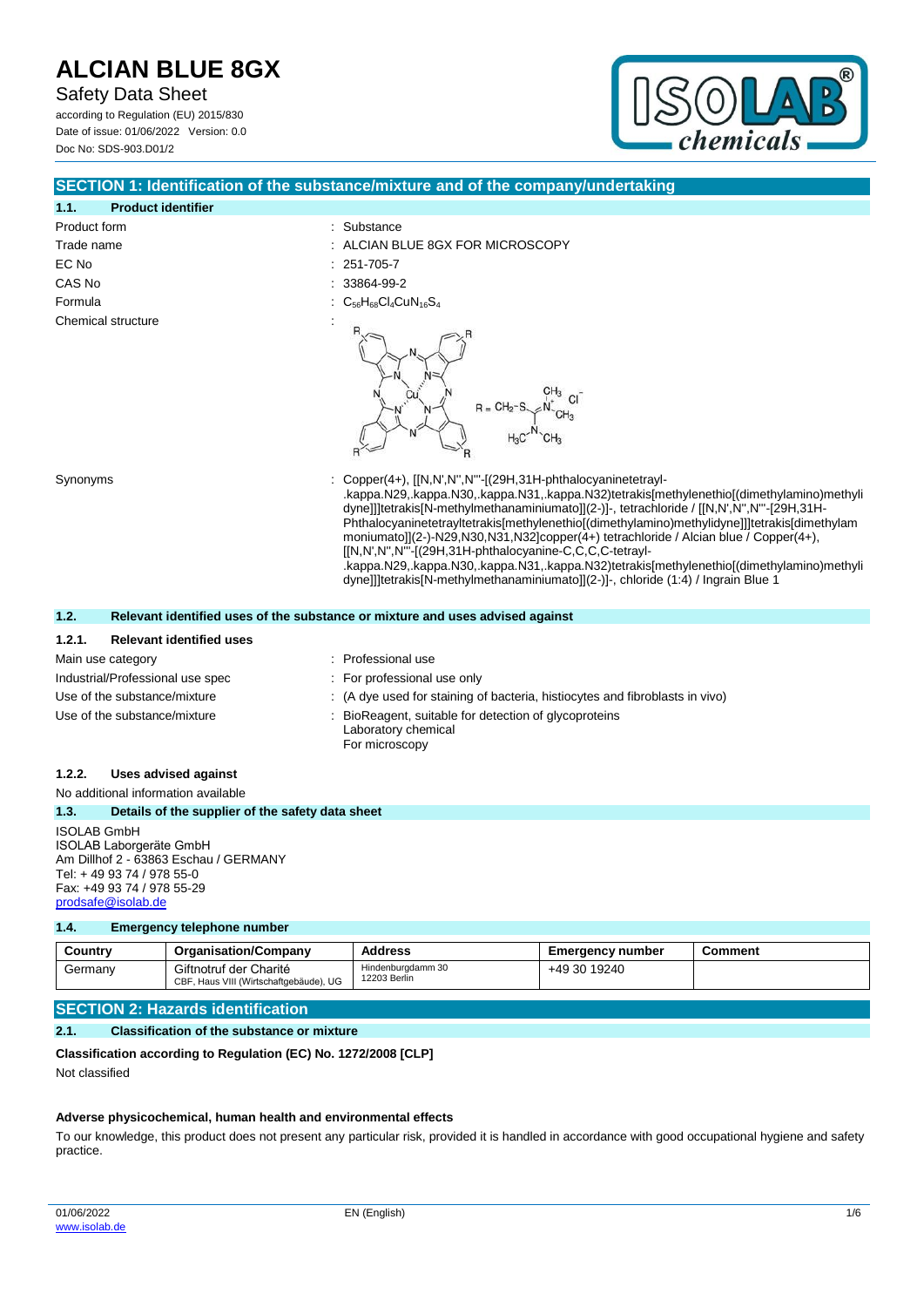# Safety Data Sheet

according to Regulation (EU) 2015/830 Date of issue: 01/06/2022 Version: 0.0 Doc No: SDS-903.D01/2



## **2.2. Label elements**

## Labelling according to Regulation (EC) No. 1272/2008 [CLP]

EUH-statements : EUH210 - Safety data sheet available on request

# **2.3. Other hazards**

This substance/mixture does not meet the PBT criteria of REACH regulation, annex XIII This substance/mixture does not meet the vPvB criteria of REACH regulation, annex XIII

## **SECTION 3: Composition/information on ingredients**

| 3.1.<br><b>Substances</b> |                                          |     |
|---------------------------|------------------------------------------|-----|
| <b>Name</b>               | <b>Product identifier</b>                | %   |
| ALCIAN BLUE 8GX           | (CAS No) 33864-99-2<br>(EC No) 251-705-7 | 100 |

## Full text of H-statements: see section 16

| 3.2.   | <b>Mixtures</b>                                             |                                                                                                                                                                |
|--------|-------------------------------------------------------------|----------------------------------------------------------------------------------------------------------------------------------------------------------------|
|        | Not applicable                                              |                                                                                                                                                                |
|        | <b>SECTION 4: First aid measures</b>                        |                                                                                                                                                                |
| 4.1.   | <b>Description of first aid measures</b>                    |                                                                                                                                                                |
|        | First-aid measures after inhalation                         | Remove person to fresh air and keep comfortable for breathing.                                                                                                 |
|        | First-aid measures after skin contact                       | : Wash skin with plenty of water.                                                                                                                              |
|        | First-aid measures after eye contact                        | Rinse eyes with water as a precaution.                                                                                                                         |
|        | First-aid measures after ingestion                          | Call a poison center or a doctor if you feel unwell.                                                                                                           |
| 4.2.   | Most important symptoms and effects, both acute and delayed |                                                                                                                                                                |
|        | No additional information available                         |                                                                                                                                                                |
| 4.3.   |                                                             | Indication of any immediate medical attention and special treatment needed                                                                                     |
|        | Treat symptomatically.                                      |                                                                                                                                                                |
|        | <b>SECTION 5: Fire-fighting measures</b>                    |                                                                                                                                                                |
| 5.1.   | <b>Extinguishing media</b>                                  |                                                                                                                                                                |
|        | Suitable extinguishing media                                | : Water spray. Dry powder. Foam.                                                                                                                               |
| 5.2.   | Special hazards arising from the substance or mixture       |                                                                                                                                                                |
| fire   | Hazardous decomposition products in case of                 | : Toxic fumes may be released.                                                                                                                                 |
| 5.3.   | <b>Advice for firefighters</b>                              |                                                                                                                                                                |
|        | Protection during firefighting                              | Do not attempt to take action without suitable protective equipment. Self-contained breathing<br>apparatus. Complete protective clothing.                      |
|        | <b>SECTION 6: Accidental release measures</b>               |                                                                                                                                                                |
| 6.1.   |                                                             | Personal precautions, protective equipment and emergency procedures                                                                                            |
| 6.1.1. | For non-emergency personnel                                 |                                                                                                                                                                |
|        | <b>Emergency procedures</b>                                 | : Ventilate spillage area.                                                                                                                                     |
| 6.1.2. | For emergency responders                                    |                                                                                                                                                                |
|        | Protective equipment                                        | : Do not attempt to take action without suitable protective equipment. For further information<br>refer to section 8: "Exposure controls/personal protection". |
| 6.2.   | <b>Environmental precautions</b>                            |                                                                                                                                                                |
|        | Avoid release to the environment.                           |                                                                                                                                                                |
| 6.3.   | Methods and material for containment and cleaning up        |                                                                                                                                                                |
|        | Methods for cleaning up                                     | : Mechanically recover the product.                                                                                                                            |
|        | Other information                                           | Dispose of materials or solid residues at an authorized site.                                                                                                  |
| 6.4.   | <b>Reference to other sections</b>                          |                                                                                                                                                                |
|        | For further information refer to section 13.                |                                                                                                                                                                |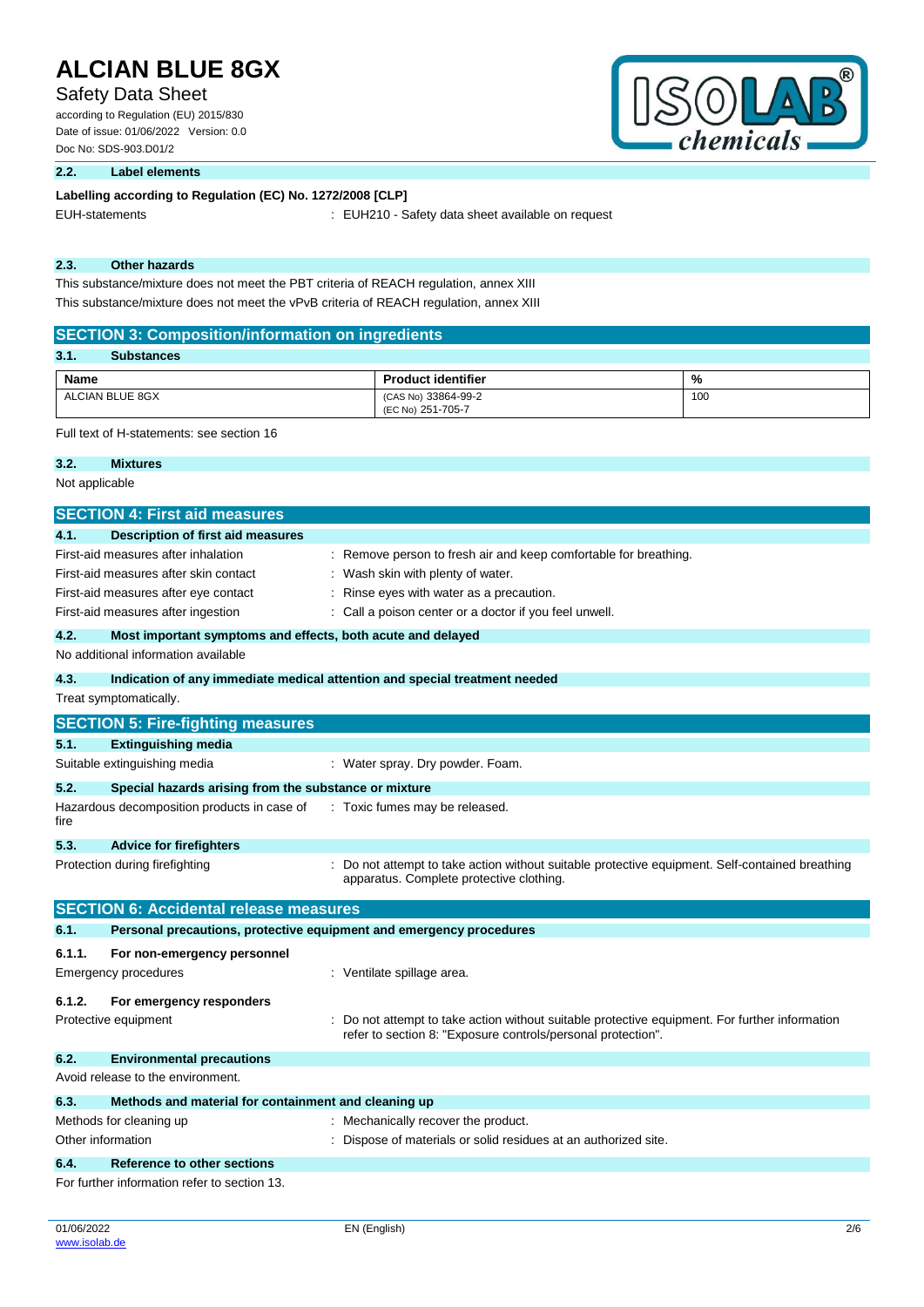# Safety Data Sheet

according to Regulation (EU) 2015/830 Date of issue: 01/06/2022 Version: 0.0 Doc No: SDS-903.D01/2



|      | <b>SECTION 7: Handling and storage</b>                       |                                                                                                        |
|------|--------------------------------------------------------------|--------------------------------------------------------------------------------------------------------|
| 7.1. | <b>Precautions for safe handling</b>                         |                                                                                                        |
|      | Precautions for safe handling                                | : Ensure good ventilation of the work station. Wear personal protective equipment.                     |
|      | Hygiene measures                                             | : Do not eat, drink or smoke when using this product. Always wash hands after handling the<br>product. |
| 7.2. | Conditions for safe storage, including any incompatibilities |                                                                                                        |
|      | Storage conditions                                           | : Store in a well-ventilated place. Keep cool.                                                         |
| 7.3. | Specific end use(s)                                          |                                                                                                        |
|      | No additional information available                          |                                                                                                        |

## **SECTION 8: Exposure controls/personal protection**

# **8.1. Control parameters**

No additional information available

### **8.2. Exposure controls**

## **Appropriate engineering controls:**

Ensure good ventilation of the work station.

### **Hand protection:**

Protective gloves

| <b>Type</b>       | <b>Material</b>      | Permeation           | Thickness,<br>(mm) | <b>Penetration</b> | Standard |
|-------------------|----------------------|----------------------|--------------------|--------------------|----------|
| Disposable gloves | Nitrile rubber (NBR) | · 480 minutes)<br>6( | mm                 |                    | EN 374   |

## **Eye protection:**

Safety glasses

| <b>Type</b>    | Use             | <b>Characteristics</b> | IStandard     |
|----------------|-----------------|------------------------|---------------|
| Safety glasses | Dust, Fine dust |                        | <b>EN 166</b> |

## **Skin and body protection:**

Wear suitable protective clothing

### **Respiratory protection:**

In case of insufficient ventilation, wear suitable respiratory equipment

| <b>Device</b> | <b>Filter type</b> | <b>Condition</b> | <b>Standard</b> |
|---------------|--------------------|------------------|-----------------|
| Dust mask     | Type P1            | Dust protection  | <b>EN 143</b>   |



#### **Environmental exposure controls:**

Avoid release to the environment.

| <b>SECTION 9: Physical and chemical properties</b>            |                               |     |  |  |
|---------------------------------------------------------------|-------------------------------|-----|--|--|
| Information on basic physical and chemical properties<br>9.1. |                               |     |  |  |
| Physical state                                                | : Solid                       |     |  |  |
| Appearance                                                    | $:$ Powder.                   |     |  |  |
| Molecular mass                                                | $: 1298.86$ g/mol             |     |  |  |
| Colour                                                        | : Greenish black crystalline. |     |  |  |
| Odour                                                         | : No data available on odour. |     |  |  |
| Odour threshold                                               | : No data available           |     |  |  |
| рH                                                            | : No data available           |     |  |  |
| Relative evaporation rate (butylacetate=1)                    | : No data available           |     |  |  |
| Melting point                                                 | : No data available           |     |  |  |
| 01/06/2022                                                    | EN (English)                  | 3/6 |  |  |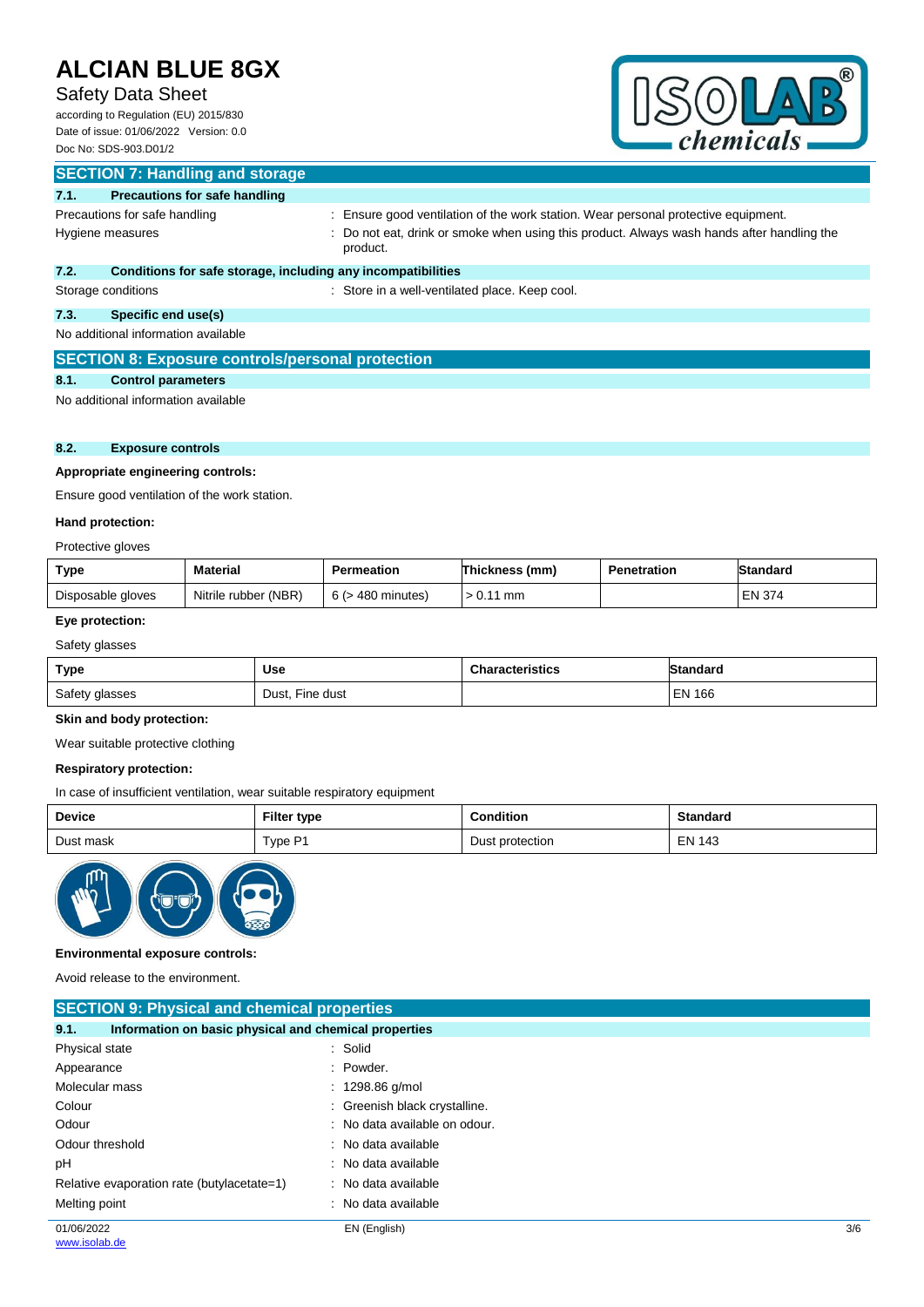# Safety Data Sheet

according to Regulation (EU) 2015/830 Date of issue: 01/06/2022 Version: 0.0 Doc No: SDS-903.D01/2



| Freezing point                   | Not applicable    |
|----------------------------------|-------------------|
| Boiling point                    | No data available |
| Flash point                      | Not applicable    |
| Auto-ignition temperature        | Not applicable    |
| Decomposition temperature        | No data available |
| Flammability (solid, gas)        | Non flammable     |
| Vapour pressure                  | No data available |
| Relative vapour density at 20 °C | No data available |
| Relative density                 | Not applicable    |
| Solubility                       | Soluble in water. |
| Log Pow                          | No data available |
| Viscosity, kinematic             | Not applicable    |
| Viscosity, dynamic               | No data available |
| <b>Explosive properties</b>      | No data available |
| Oxidising properties             | No data available |
| Explosive limits                 | Not applicable    |
|                                  |                   |

### **9.2. Other information**

No additional information available

## **SECTION 10: Stability and reactivity**

#### **10.1. Reactivity**

The product is non-reactive under normal conditions of use, storage and transport.

### **10.2. Chemical stability**

Stable under normal conditions.

### **10.3. Possibility of hazardous reactions**

No dangerous reactions known under normal conditions of use.

## **10.4. Conditions to avoid**

None under recommended storage and handling conditions (see section 7).

# **10.5. Incompatible materials**

No additional information available

## **10.6. Hazardous decomposition products**

Under normal conditions of storage and use, hazardous decomposition products should not be produced.

# **SECTION 11: Toxicological information 11.1. Information on toxicological effects** Acute toxicity in the set of the set of the set of the set of the set of the set of the set of the set of the set of the set of the set of the set of the set of the set of the set of the set of the set of the set of the se Skin corrosion/irritation : Not classified Serious eye damage/irritation : Not classified Respiratory or skin sensitisation : Not classified Germ cell mutagenicity **Example 20 Serm cell mutagenicity** and the series of  $\sim$  100 Sermicle 200 Sermicle 200 Sermicle 200 Sermicle 200 Sermicle 200 Sermicle 200 Sermicle 200 Sermicle 200 Sermicle 200 Sermicle 200 Sermic Carcinogenicity **Carcinogenicity 1999** Carcinogenicity **Carcinogenicity Carcinogenicity** Reproductive toxicity **in the case of the CRS** in Not classified STOT-single exposure in the state of the state of the STOT-single exposure

STOT-repeated exposure : Not classified

| Aspiration hazard                         | Not classified                                                                                                             |
|-------------------------------------------|----------------------------------------------------------------------------------------------------------------------------|
| <b>SECTION 12: Ecological information</b> |                                                                                                                            |
| <b>Toxicity</b><br>12.1.                  |                                                                                                                            |
| Ecology - general                         | : The product is not considered harmful to aquatic organisms nor to cause long-term adverse<br>effects in the environment. |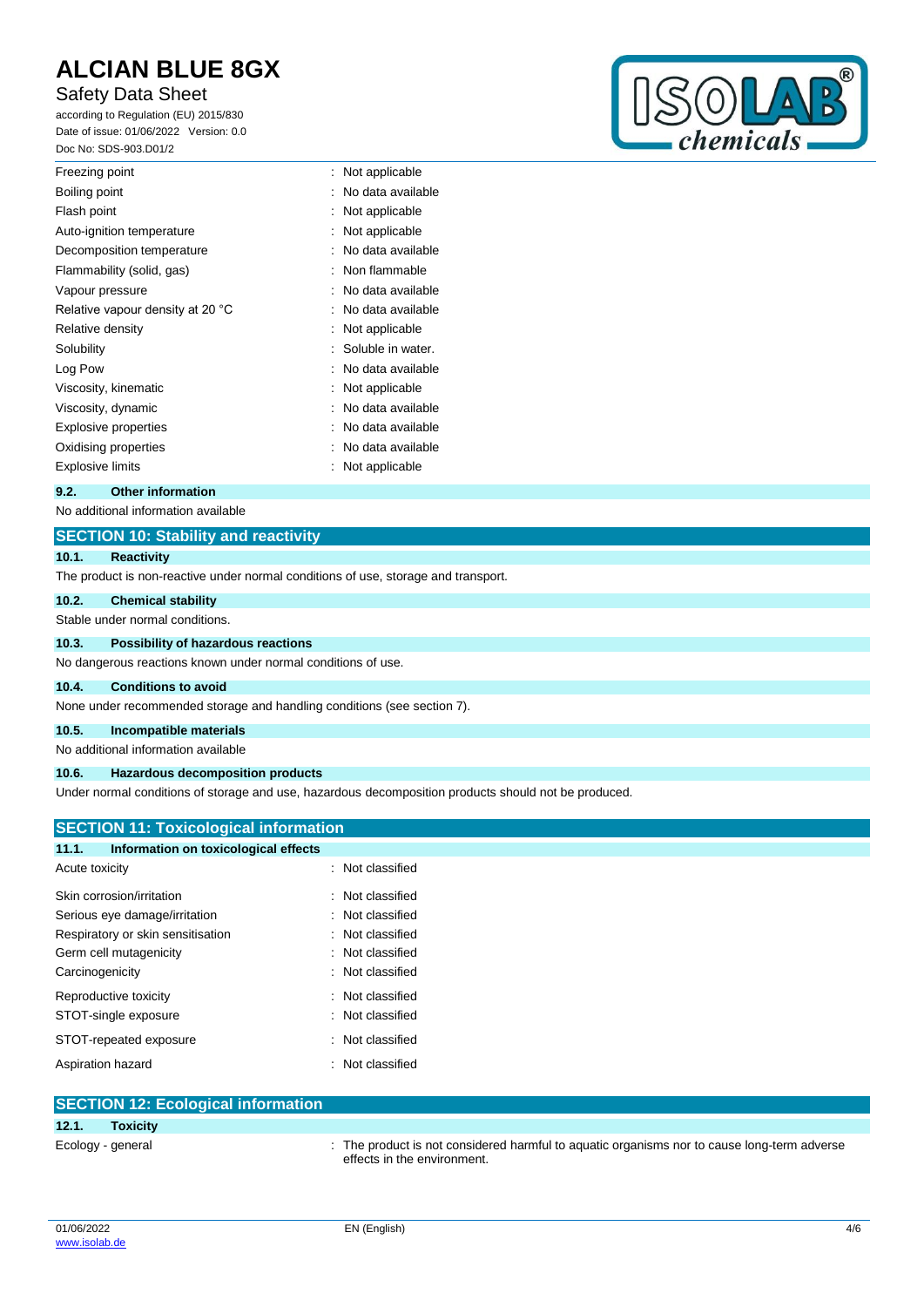# Safety Data Sheet

according to Regulation (EU) 2015/830 Date of issue: 01/06/2022 Version: 0.0 Doc No: SDS-903.D01/2



### **12.2. Persistence and degradability**

No additional information available

## **12.3. Bioaccumulative potential**

## No additional information available

### **12.4. Mobility in soil**

No additional information available

#### **12.5. Results of PBT and vPvB assessment**

**ALCIAN BLUE 8GX (33864-99-2)**

This substance/mixture does not meet the PBT criteria of REACH regulation, annex XIII This substance/mixture does not meet the vPvB criteria of REACH regulation, annex XIII

#### **12.6. Other adverse effects**

No additional information available

## **SECTION 13: Disposal considerations**

**13.1. Waste treatment methods**

Waste treatment methods : Dispose of contents/container in accordance with licensed collector's sorting instructions.

## **SECTION 14: Transport information**

In accordance with ADR / RID / IMDG / IATA / ADN

| <b>ADR</b>                             | <b>IMDG</b>                  | <b>IATA</b>    | <b>ADN</b>     | <b>RID</b>     |  |  |
|----------------------------------------|------------------------------|----------------|----------------|----------------|--|--|
| 14.1.<br><b>UN number</b>              |                              |                |                |                |  |  |
| Not applicable                         | Not applicable               | Not applicable | Not applicable | Not applicable |  |  |
| 14.2.<br>UN proper shipping name       |                              |                |                |                |  |  |
| Not applicable                         | Not applicable               | Not applicable | Not applicable | Not applicable |  |  |
| Not applicable                         | Not applicable               | Not applicable | Not applicable | Not applicable |  |  |
|                                        |                              |                |                |                |  |  |
| Transport hazard class(es)<br>14.3.    |                              |                |                |                |  |  |
| Not applicable                         | Not applicable               | Not applicable | Not applicable | Not applicable |  |  |
| Not applicable                         | Not applicable               | Not applicable | Not applicable | Not applicable |  |  |
| 14.4.<br><b>Packing group</b>          |                              |                |                |                |  |  |
| Not applicable                         | Not applicable               | Not applicable | Not applicable | Not applicable |  |  |
| 14.5.                                  | <b>Environmental hazards</b> |                |                |                |  |  |
| Not applicable                         | Not applicable               | Not applicable | Not applicable | Not applicable |  |  |
| No supplementary information available |                              |                |                |                |  |  |

### **14.6. Special precautions for user**

#### **- Overland transport**

Not applicable

#### **- Transport by sea**

Not applicable

#### **- Air transport**

Not applicable

#### **- Inland waterway transport**

Not applicable

#### **- Rail transport**

Not applicable

#### **14.7. Transport in bulk according to Annex II of Marpol and the IBC Code**

Not applicable

## **SECTION 15: Regulatory information**

**15.1. Safety, health and environmental regulations/legislation specific for the substance or mixture**

**15.1.1. EU-Regulations**